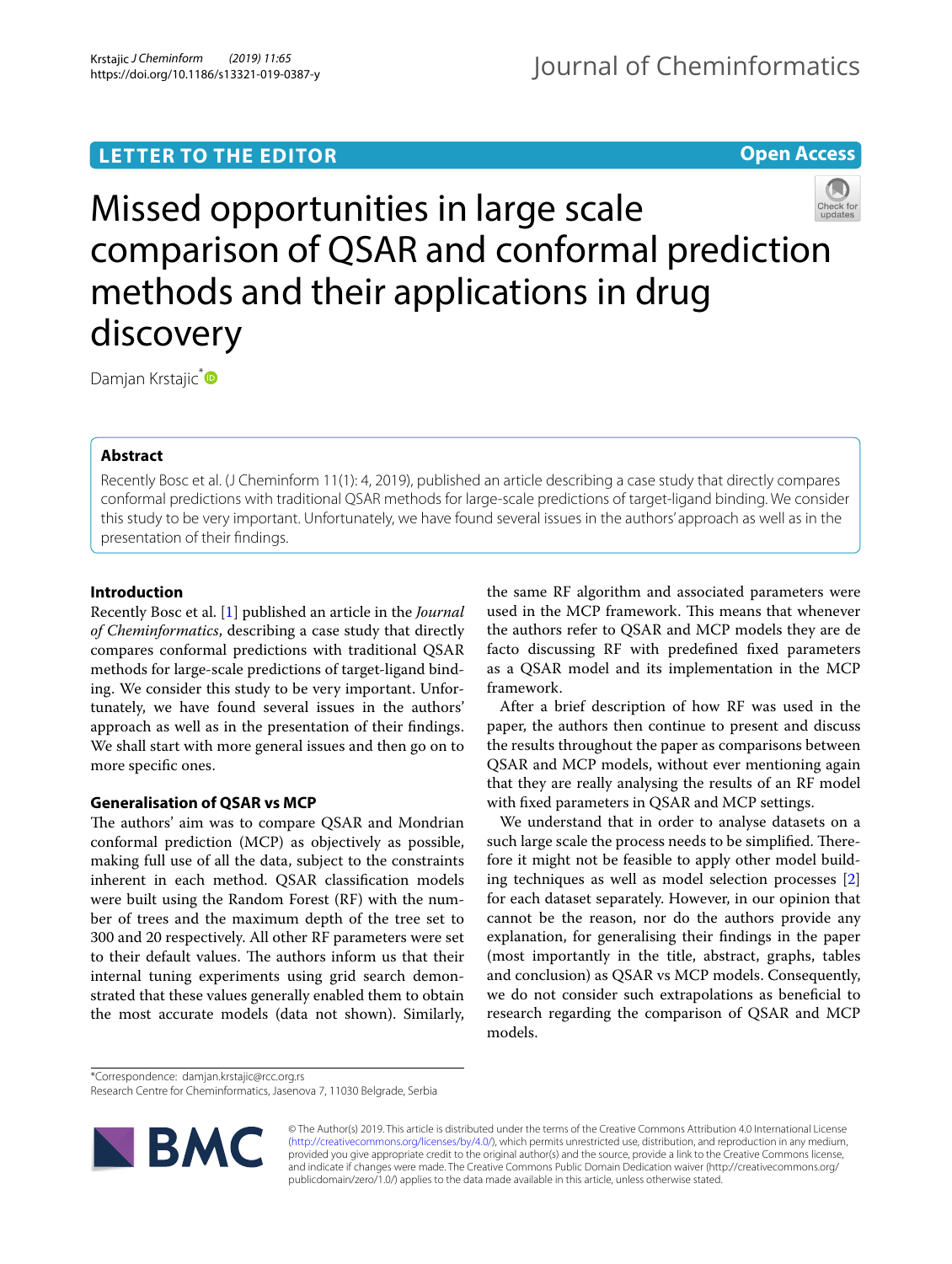### **Variability**

When performing a comparison between two methods, in our view, it is very important to address the issue of the variability of generated results. The paper does not tell us whether the authors have addressed the following causes of variability, and if so how. There is also some information missing in their presentation of variability in the paper (details in the subsection Presentation of variability).

#### **Random forest variability**

If we repeat the process of building a logistic regression model (linear model) and applying it on a dataset, we shall obtain identical predicted probabilities and predicted labels. However, this is not guaranteed with RF models. As its name suggests there is randomness inherent in RF models. Therefore, unless we fix a random seed number, if we re-build and re-apply the RF model we will obtain somewhat diferent predicted probabilities. The predicted labels may or may not be identical. It depends on samples with predicted probabilities close to 0.5. The randomness may affect their predicted probabilities to fip-fop around 0.5 and thus change their predicted labels. We could not fnd that the issue of variability caused by RF in QSAR and MCP settings is either considered or addressed in the paper.

### **MCP variability**

In the Model validation section of the paper (page 5), the authors explain how for each target they split the dataset into a training (80%) and a test set (20%). For MCP they further randomly divided the training dataset into a proper training set (70%) and a calibration set (30%). Therefore for QSAR we would have the training set (80%) and the test set (20%), while for MCP we would have the proper training set (56%), the calibration set (24%) and the same test set (20%). Our understanding from the paper is that the authors have repeated 100 times the procedure of splitting the dataset into training (80%) and test (20%), and we agree with that. However, it is not mentioned in the paper, and therefore we are left to presume, that the splitting of each training set into the proper training and the calibration set was done only once. That is understandable because that is how MCP works. Nevertheless, if our aim is to compare QSAR with MCP models then we would have liked to see the variability of the MCP results caused by diferent splitting of the training set into the proper training set and calibration set, if not analysed, then at least mentioned in the paper.

### **Presentation of variability**

Throughout the paper the values of various statistics are presented with  $\pm$  another value next to it. We presume that the other value is the standard error but we are not informed about it. Furthermore, we are not informed regarding the sample size from which the standard error was calculated. Our understanding is that the average values presented in the paper are not all calculated from samples with equal sample size. In Fig. 3 and Fig. 4 the variabilities of results are visually presented without the information they represent. Similarly in Table 2 and Table 4 next to each statistic there is  $\pm$  of a value in the brackets without an explanation as to what they represent. It would have been nice if the authors had explained the variabilities presented in the paper and especially in tables and graphs, which we believe is common practice.

### **Model validation**

There is an important section of the paper which we have trouble understanding. In the frst paragraph of the Model validation section (page 5), after a very understandable explanation of how the dataset was split into a training and a test set, and how then for MCP the training dataset was further split into a proper training and calibration set, we have the following sentence:

*"Te splitting procedure was repeated 100 times using the diferent random splits and the result for each compound was obtained by calculating the median probabilities for QSAR or p values for MCP, over the 100 predictions."*

The second part of the above sentence is confusing. We would like to remind that the authors at the start of the Model building section of the paper (page 4) state "*We chose to build simple active/inactive classifcation models.*". Therefore, we have so far been dealing with binary classifcations. Our understanding is that the splitting into training (80%) and test set (20%) was done 100 times, which means that we would have 100 times 20% of compounds with binary predictions. So, where do "*the median probabilities for QSAR*" come from? Also "*the result for each compound was obtained* 

*…, over the 100 predictions*" as if each compound had 100 predictions!? The entire second part of the sentence in question does not make any sense to us. We would like to point out that this is in our opinion the crucial section for understanding the process of how the authors generated results for comparing QSAR and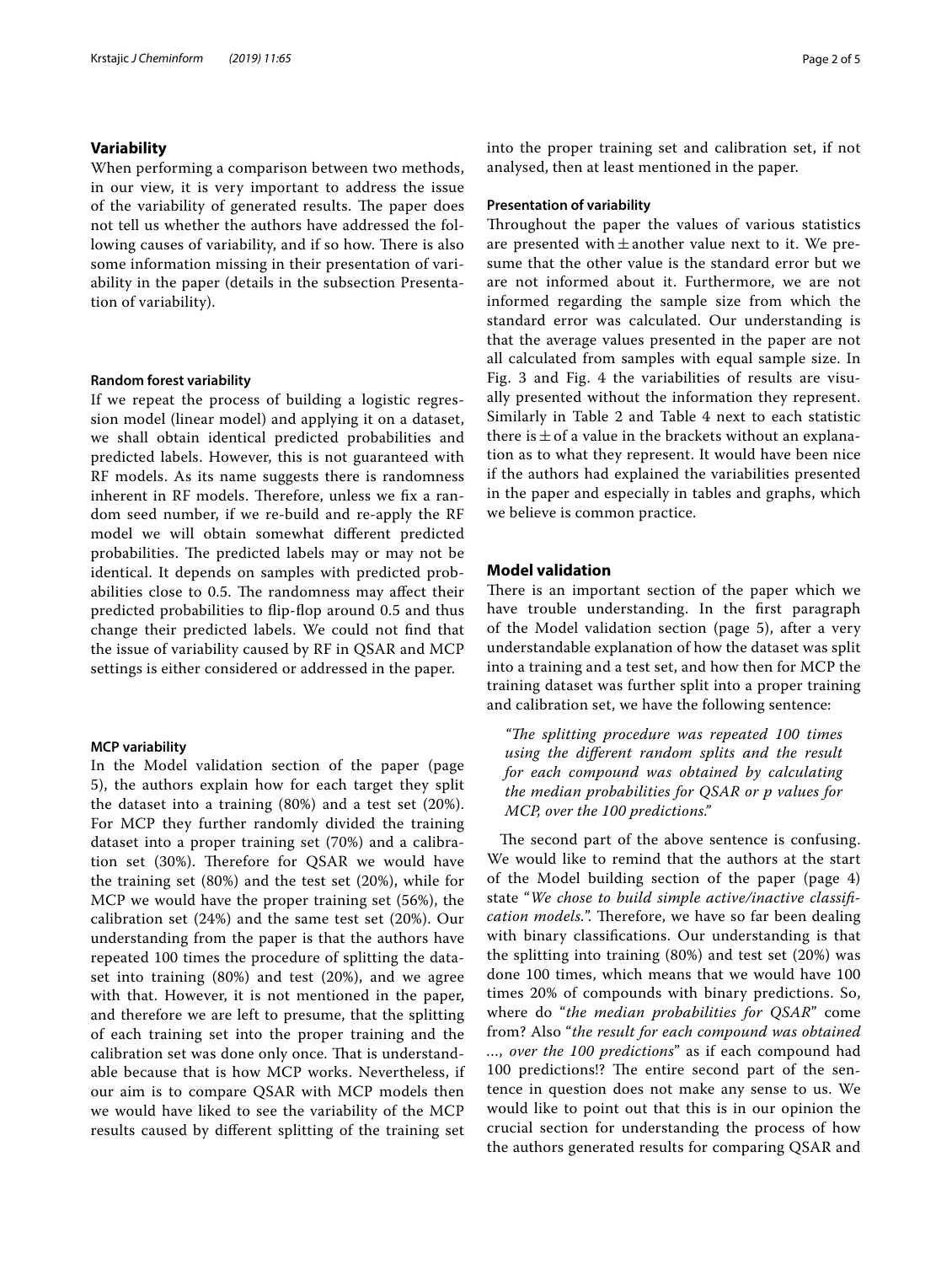MCP models. We apologise in advance if this section is clear to others, and not to us.

#### **Explanation of \_excl and \_incl statistics**

In order for us to explain other issues that follow, it is vital to understand the six new metrics introduced by the authors. In CP, binary classifers may return the following four predictions: {positive}, {negative}, {positive and negative} and {null}. Authors referred to the last two predictions as 'both' and 'empty'. They introduced three metrics (sensitivity\_incl, specifcity\_incl and CCR\_incl) when compounds assigned to the 'both' class are considered correctly classifed, and three further metrics (sensitivity\_excl, specificity\_excl and CCR\_excl) where compounds in the 'both' class are ignored.

In our opinion it is worth examining the six new metrics in detail and we provide below additional detailed explanations for them in our own words. In the Table [1](#page-2-0) we show the distribution of MCP predictions depending on their true value and the names we have ascribed to them.

TOTAL  $P = TP + FN + BP$ + EP−total number of positives

TOTAL  $N = TN + FP + BN$ 

+ EN−total number of negatives

It was clarifed to us that equations for 6 new metrics are then as follows:

 $Specificity\_excl = TN/TOTAL_N$ ,

Sensitivity\_excl = TP/TOTAL\_P

 $CCR\_excl =$  (specificity\_excl + sensitivity\_excl)/2

 $Specificity\_incl = (TN + BN)/TOTAL_N$ 

Sensitivity\_incl =  $(TP + BP)/TOTAL_P$ 

 $CCR\_incl = (specificity\_incl + sensitivity\_incl)/2$ 

### <span id="page-2-0"></span>**Table 1 The distribution of MCP predictions depending on the actual value**

| Actual\MCP<br>prediction | <b>Positive</b> | <b>Negative</b> | Both      | Empty |
|--------------------------|-----------------|-----------------|-----------|-------|
| Positive                 | TΡ              | FN              | <b>RP</b> | FP    |
| Negative                 | FP              | TN              | <b>BN</b> | FN    |

*TP* number of true positives, *FP* number of false positives, *TN* number of true negatives, *FN* number of false negatives, *BP* number of positives predicted as 'both', *EP* number of positives predicted as 'empty', *BN* number of negatives predicted as 'both', *EN* number of negatives predicted as 'empty'

### **'Both' predictions**

We question the authors' analysis of 'both' predictions. What is the point of analysing the situation "*when compounds assigned to the 'both' class are considered correctly classifed*"? If in practice we apply MCP and we get X % of "both" predictions in our test set, what will happen if they are considered correctly classifed? First, as we are dealing with predictions we cannot know in advance their correct classifcation. Second, an obvious answer is that we would get  $X$  % more correct classifications! The improvements to specifcity and sensitivity would depend on the proportion of positives and negatives in the test set, and that would then refect the improvement of the CCR. Maybe there is a rationale or a practical beneft when analysing the situation "*when compounds assigned to the 'both' class are considered correctly classifed*", but we do not see them nor have the authors provided an explanation for them.

### **'Empty' predictions**

Our understanding is that the 'empty' predictions are treated as false predictions in the six metrics introduced by the authors. We totally agree with the authors' statement on page 7 that "*it is reasonable to argue that a compound assigned to the 'empty' class is too dissimilar from the molecules in the model and so cannot be part of the AD.*" Therefore, we are puzzled as to why they have not examined the option of removing 'empty' predictions from the denominator in their metrics. As 'empty' predictions are a fundamental part of CP we are also surprised to see that they are not even mentioned in the conclusion of the paper.

### **Missed opportunities in the data analysis**

Our main impression of the paper is a genuine regret for missed opportunities. Some of the issues discussed above we see as opportunities which, due to possible time or computer power constraints, might not have been feasible for the authors to execute. However, in our opinion there were options in the data analysis which would have brought additional value to the study with little extra efort. As mentioned before, the authors have treated 'both' predictions as either all being true (\_incl metrics) or all false (\_excl metrics), while 'empty' predictions have been treated as all being false. We regret not seeing the following options analysed in the paper.

### **Removing uncertain predictions from the analysis**

Near the end of the Temporal validation section of the paper (page 13) the authors have discussed grouping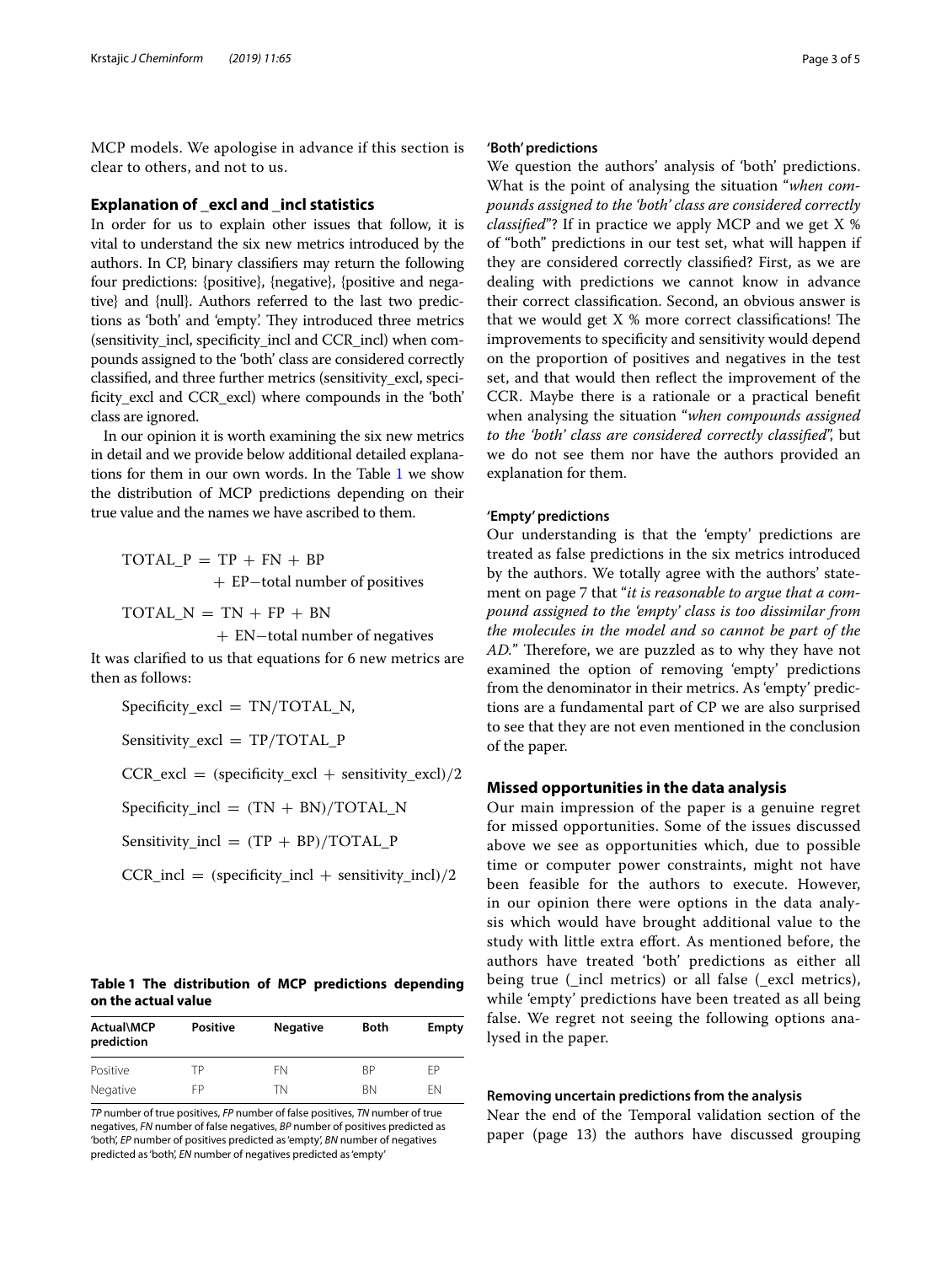'both' and 'empty' into a single category called uncertain and they illustrated this in Table 5. They even mention that "*Ignoring these predictions allows one to improve the overall predictivity*" (last paragraph page 13). There are indications (not generalisations) that by using a simplistic method of defning Uncertain predictions [\[3](#page-4-2)], diferent from the CP, the overall accuracy of binary predictions may be improved on samples which are not Uncertain. We regret not seeing that option analysed in the paper. To be more precise, we would have liked to see the results for following three statistics, and we believe that it would have improved the quality of the paper:

Specificity\_uncertain\_out =  $TN/(TN + FP)$ Sensitivity\_uncertain\_out =  $TP/(TP + FN)$ CCR\_uncertain\_out = (specificity\_uncertain\_out + sensitivity uncertain out)/2

Note: TN, TP, FN and FP values are as specifed in our Table [1](#page-2-0).

We would then be able to see if and to what extent statistics have improved at each confdence level (70%, 80%, 90%) and to compare that to the proportion of uncertain predictions (available from Table 2 in the paper). As such an analysis was not performed, we do not know the results. However, it would have been interesting, at least for us, to see if and to what extent the predictivity was improved on the subset of compounds predicted as positive and negative (not uncertain).

### **Removing 'empty' predictions from the analysis with various scenarios for 'both'**

In our view it might have been worthwhile investigating scenarios where 'empty' predictions are removed from the analysis and various options for 'both' predictions are examined. For example, 'both' classes may be considered as all active, or as all inactive, or as all equal to the dominant class in the training dataset. In short, we are of the opinion that there were more options for analysing 'empty' and 'both' predictions than those that the authors have presented us with.

### **Comparison of the QSAR and MCP models**

In the section Comparison of QSAR and Mondrian CP models of the paper (pages 10–11), as well as in the section Temporal validation (pages 12–13), approximately half of the MCP model performances are presented with the \_incl statistics, i.e. "*when compounds assigned to the 'both' class are considered correctly classifed*". As we have mentioned before, we do not understand the rationale for its use, because we cannot know in advance their correct classifcation. Furthermore, adding correct classifcations cannot worsen the statistics, and the extent of improvement depends on the quality of the remaining predictions (\_excl statistics). Unfortunately, the analyses of such situations lead to statements of the obvious. Here is just one example from the end of page 12.

"The CCR is also affected whether or not the 'both' *class predictions are considered when a confdence level of 90% is used. At this level, the CCR for the models including the 'both' prediction class reaches*  0.86 compared with 0.43 when it is excluded. The *greater number of compounds assigned to the 'both' prediction class at this confdence level results in globally better predictivity of the models (Table 4)."*

We are not stating that the authors are wrong here. The more correct classifcations we have in our prediction sample the better its predictivity will be. However, is this not self evident?

### **Conclusion**

We disagree with the generalisation of fndings as comparisons of QSAR and MCP models that is prevalent throughout the paper. Results presented are related to RF model with fxed parameters. We do not think that the design of the experiment in the paper is wrong as such, but the authors have not informed readers of its weaknesses. If the issues of variabilities could not have been addressed in the design of the study, due to possible time or computer power constraints, we would have liked to see them at least acknowledged in the paper. An important section of the paper related to model validation is not clear to us at all, therefore we are not able to repeat it. We again apologise in advance if the problematic section is clear to other people. We question the practical value of the way the authors have analysed 'both' and 'empty' predictions, and we provide cases for missed opportunities in their data analysis. We question the rationale behind half of comparisons between MCP and QSAR presented in the paper, because they examine the situations "*when compounds assigned to the 'both' class are considered correctly classifed*". How can someone in practice transform 'both' predictions into correct classifcations? How can it be useful in science to examine situations in which we assume that we know something which we cannot know?

As we see it, every research analysis (ours included) is bound to have weaknesses, and discussions regarding generalisation of results are common throughout science. We can imagine that Bosc et al.  $[1]$  $[1]$  have put a lot of effort in producing the results, and with all its inevitable weaknesses there was an opportunity, in our view, to provide some valuable indications (not generalisations) regarding the comparison of QSAR and MCP models. We do not